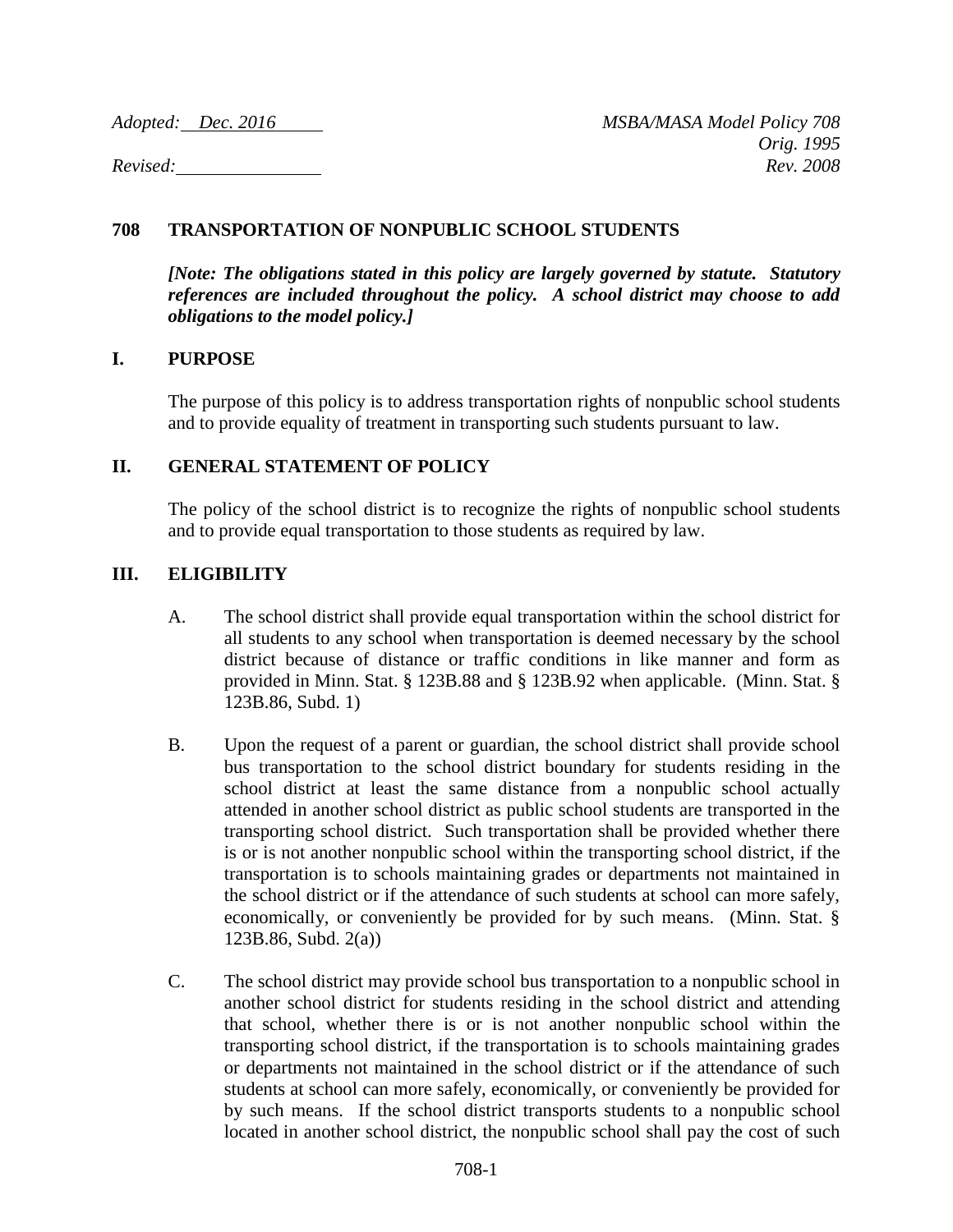transportation provided outside the school district boundaries. (Minn. Stat. § 123B.86, Subd. 2(b))

- D. The school district shall provide the necessary transportation within school district boundaries between the nonpublic school and a public school or neutral site for nonpublic school students who are provided pupil support services if the school district elects to provide pupil support services at a site other than a nonpublic school. (Minn. Stat. § 123B.44, Subd. 1)
- E. When transportation is provided, the scheduling of routes, manner and method of transportation, control and discipline of students, and any other matter relating thereto shall be within the sole discretion, control, and management of the school district. (Minn. Stat. § 123B.86, Subd. 3; Minn. Stat. § 123B.91, Subd. 1a)
- F. Additional transportation to and from a nonpublic school may be provided at the expense of the school district where such services are provided in the discretion of the school district.

# **IV. SPECIAL EDUCATION/DISABLED STUDENTS**

- A. If a resident student with a disability attends a nonpublic school located within the school district, the school district shall provide necessary transportation for the student within the school district between the nonpublic school and the educational facility where special instruction and services are provided on a shared-time basis. If a resident student with a disability attends a nonpublic school located in another school district and if no agreement exists for the provision of special instruction and services on a shared time basis to that student by the school district of attendance and where the special instruction and services are provided within the school district, the school district shall provide necessary transportation for that student between the school district boundary and the educational facility. The school district may provide necessary transportation for that student between its boundary and the nonpublic school attended, but the nonpublic school shall pay the cost of transportation provided outside the school district. School districts may make agreements for who provides transportation. Parties serving students on a shared time basis have access to a due process hearing system as provided by law. (Minn. Stat. § 125A.18)
- B. Disabled students whose handicapped conditions are such that the student cannot be safely transported on the regular school bus and/or school bus route and/or when the student is transported on a special route for the purpose of attending an approved special education program shall be entitled to special transportation at the expense of the school district or the day training and habilitation program attended by the student. The school district shall determine the type of vehicle used to transport disabled students on the basis of the handicapping condition and applicable laws. This section shall not be applicable to parents who transport their own child under a contract with the school district. (Minn. Stat. § 123B.88, Subd. 19; Minn. Rules Part 7470.1600, Subd. 1)